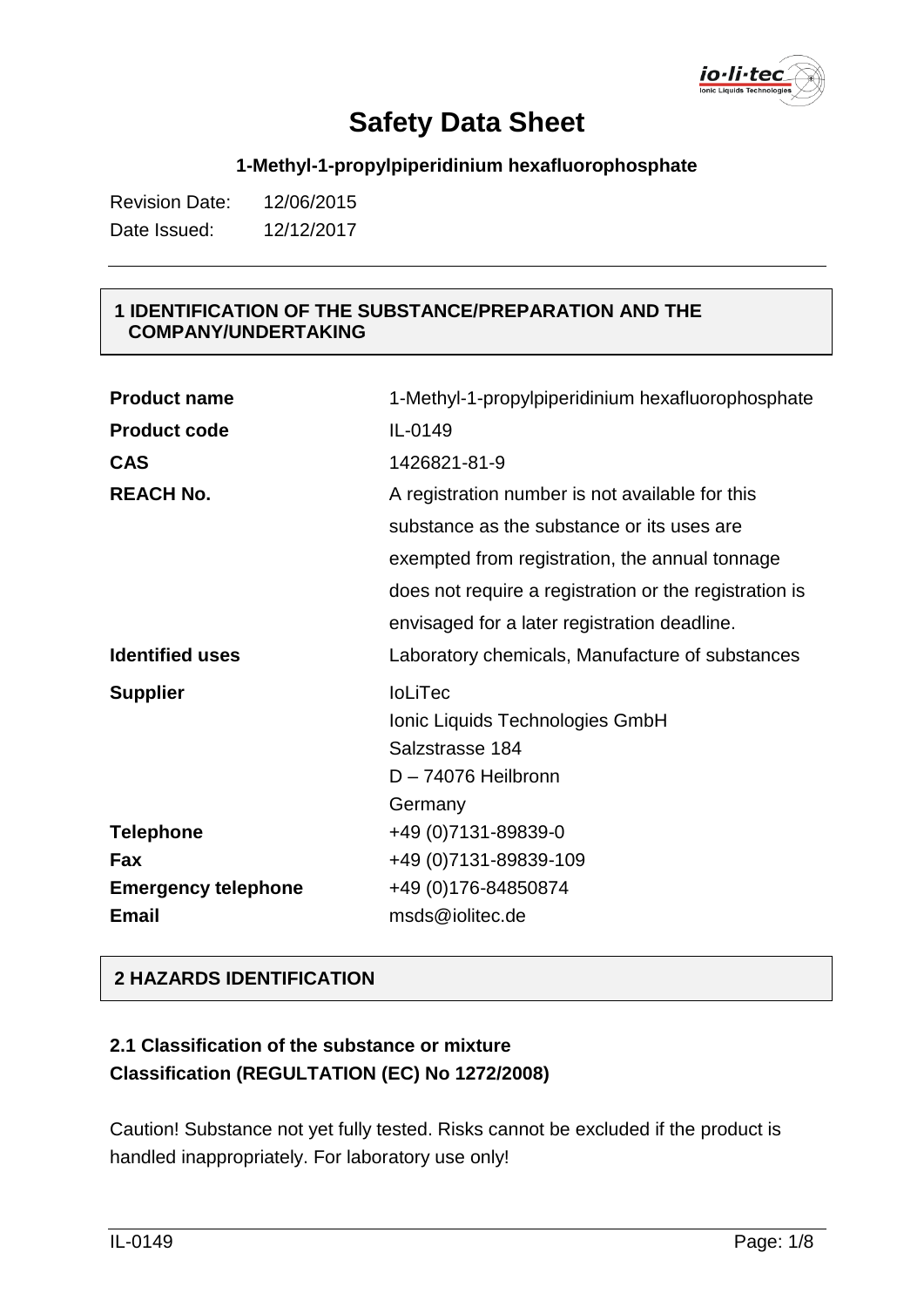io·li·tec

#### **1-Methyl-1-propylpiperidinium hexafluorophosphate**

| <b>Revision Date:</b> | 12/06/2015 |
|-----------------------|------------|
| Date Issued:          | 12/12/2017 |

#### **Classification (67/548/EEC or 1999/45/EC)**

Caution! Substance not yet fully tested. Risks cannot be excluded if the product is handled inappropriately. For laboratory use only!

## **2.2 Label elements Labelling (REGULATION (EC) No 1272/2008)**

Substance not yet fully tested.

*Hazard statements*

**H-phrases** Substance not yet fully tested.

*Precautionary statements*

### **P phrases**

| P262:                  | Do not get in eyes, on skin, or on clothing      |
|------------------------|--------------------------------------------------|
| P280:                  | Wear protective gloves/ protective clothing/ eye |
|                        | protection/face protection                       |
| $P305 + P351 + P338$ : | IF IN EYES: Rinse continuously with water for    |
|                        | several minutes. Remove contact lenses if        |
|                        | present and easy to do – continue rinsing.       |
| P313:                  | Get medical advice/attention                     |

#### **Labelling (67/548/EEC or 1999/45/EC)**

Substance not yet fully tested.

Not fully tested substance.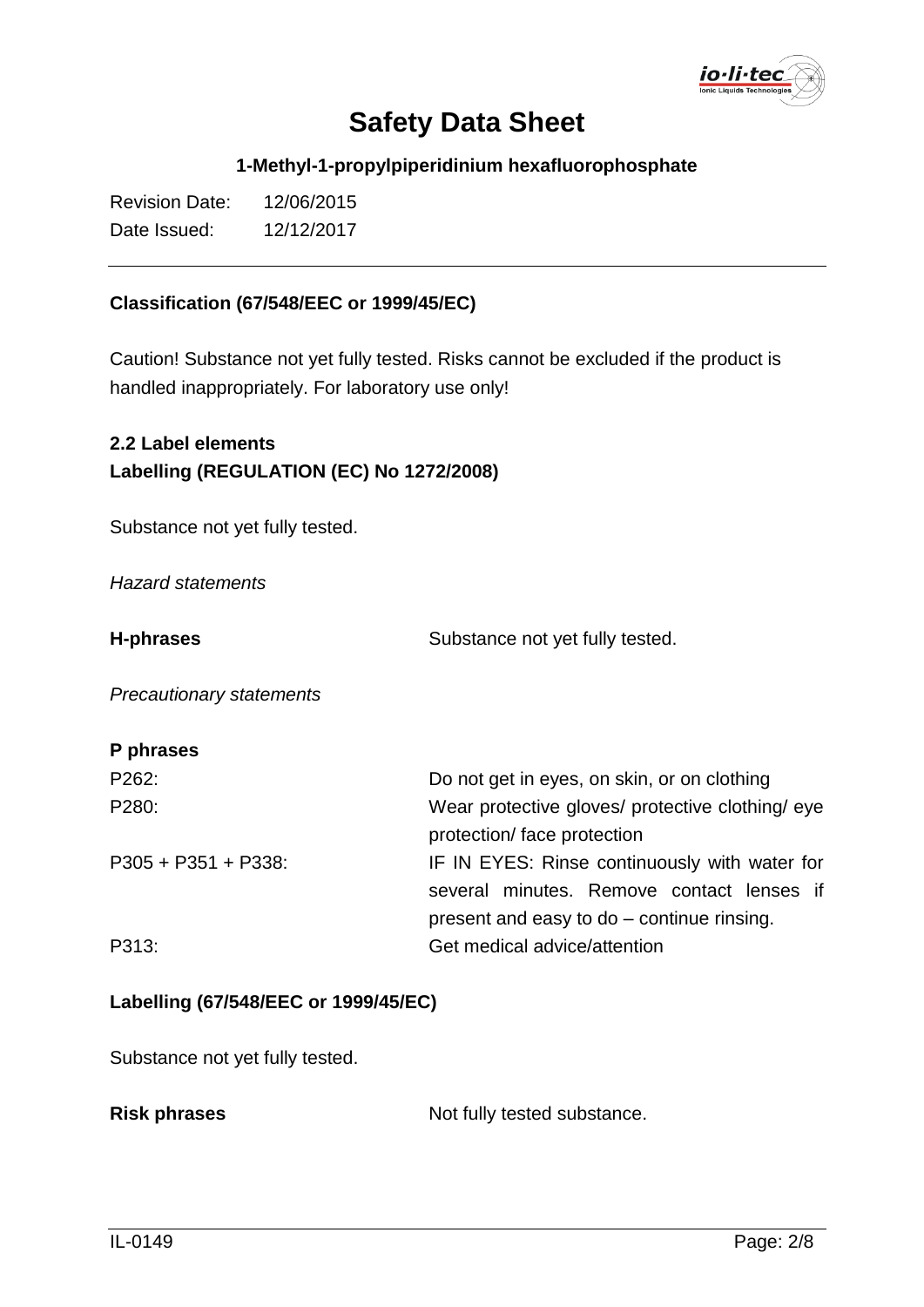

## **1-Methyl-1-propylpiperidinium hexafluorophosphate**

| <b>Revision Date:</b> | 12/06/2015 |
|-----------------------|------------|
| Date Issued:          | 12/12/2017 |

## **Safety phrases**

| S: 24/25    | Avoid contact with skin and eyes.                                                                |
|-------------|--------------------------------------------------------------------------------------------------|
| S: 26       | In case of contact with eyes, rinse immediately<br>with plenty of water and seek medical advice. |
| S: 36/37/39 | Wear suitable protective clothing, gloves and                                                    |
|             | eye/face protection.                                                                             |
| S:28,2      | After contact with skin, wash immediately with                                                   |
|             | plenty of water and liquid soap.                                                                 |

## **3 COMPOSITION/INFORMATION ON INGREDIENTS**

| Ingredient name                                   | <b>Contents</b> | Health(Class) Risk(R/No.)       |  |
|---------------------------------------------------|-----------------|---------------------------------|--|
| 1-Methyl-1-propylpiperidinium hexafluorophosphate | >99%            | Substance not yet fully tested! |  |

### **4 FIRST AID MEASURES**

| <b>General</b>    | Contaminated clothing should be removed and<br>washed before being reused.                                                                                                    |
|-------------------|-------------------------------------------------------------------------------------------------------------------------------------------------------------------------------|
| <b>Inhalation</b> | Move the exposed person to fresh air at once.<br>lf<br>respiratory problems, provide artificial<br>respiration/oxygen.                                                        |
| Ingestion         | Immediately rinse mouth and provide fresh air.<br>Do not induce vomiting. Get medical attention<br>immediately.                                                               |
| <b>Skin</b>       | Wash the skin immediately with soap and<br>water.                                                                                                                             |
| <b>Eyes</b>       | Promptly wash eyes with plenty of water while<br>lifting the eye lids. Continue to rinse for at least<br>15 minutes. Get medical attention immediately.<br>Continue to rinse. |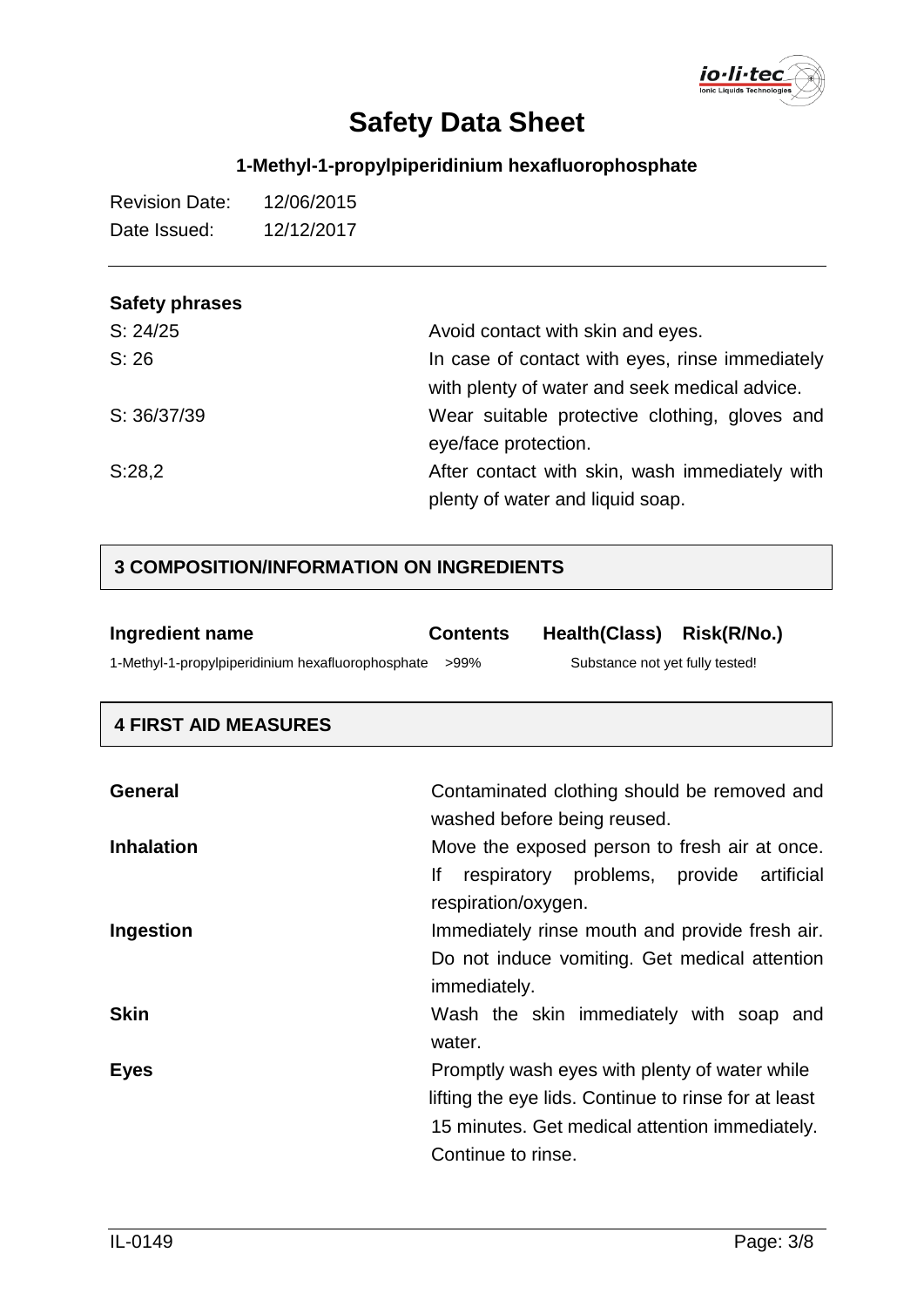

## **1-Methyl-1-propylpiperidinium hexafluorophosphate**

| <b>Revision Date:</b> | 12/06/2015 |
|-----------------------|------------|
| Date Issued:          | 12/12/2017 |

### **5 FIRE FIGHTING MEASURES**

| <b>Extinguishing media</b>              | Use: Water spray, fog or mist. Carbon dioxides<br>$(CO2)$ . Dry chemicals, sand, dolomite etc. |
|-----------------------------------------|------------------------------------------------------------------------------------------------|
| <b>Special fire fighting procedures</b> | Avoid water in straight hose stream, will scatter                                              |
|                                         | and spread fire. Keep run-off water out of                                                     |
|                                         | sewers and water sources. Dike for water                                                       |
|                                         | control.                                                                                       |
| Unusual fire & explosion hazards        | Fire causes formation of toxic gases.                                                          |
| <b>Protective measures in fire</b>      | Wear self-contained breathing apparatus as                                                     |
|                                         | combustion may produce hazardous fumes.                                                        |

## **6 ACCIDENTAL RELEASE MEASURES**

| <b>Personal precautions during spill</b> | Wear protective clothing and avoid inhalation of<br>vapor, skin or eye contact.                                                                                                                                                                                  |
|------------------------------------------|------------------------------------------------------------------------------------------------------------------------------------------------------------------------------------------------------------------------------------------------------------------|
| <b>Precautions to protect</b>            |                                                                                                                                                                                                                                                                  |
| environment                              | Avoid<br>washing into water courses. Avoid<br>contaminating public drains or water supply.                                                                                                                                                                       |
| Spill cleanup methods                    | Avoid contact with skin or inhalation of spillage,<br>dust or vapor, Avoid dust formation. Collect and<br>reclaim or dispose in sealed containers in<br>license waste. Extinguish all ignition sources.<br>Avoid sparks, flames, heat and smoking.<br>Ventilate. |

#### **7 HANDLING AND STORAGE**

| <b>Usage precautions</b> |  |  | Keep away from heat, sparks and open flame. |  |
|--------------------------|--|--|---------------------------------------------|--|
|                          |  |  | Do not use in confined spaces without       |  |
|                          |  |  | adequate ventilation and/or respirator.     |  |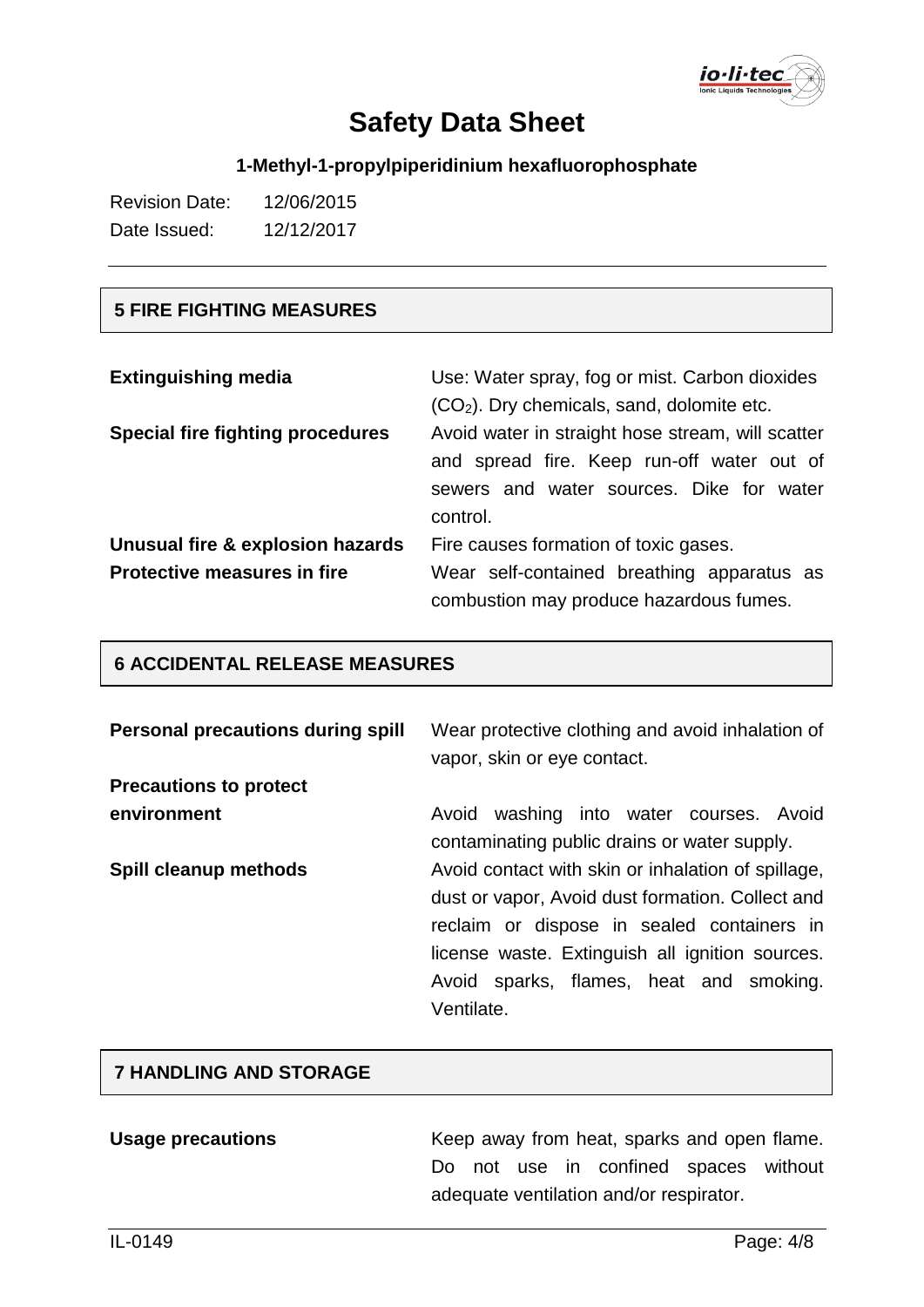

#### **1-Methyl-1-propylpiperidinium hexafluorophosphate**

| <b>Revision Date:</b> | 12/06/2015 |
|-----------------------|------------|
| Date Issued:          | 12/12/2017 |

**Storage precautions** Store at moderate temperatures in dry, well ventilated area. **Storage criteria** Chemical storage.

#### **8 EXPOSURE CONTROLS AND PERSONAL PROTECTION**

#### **Personal protective equipment**

#### **Eye/face protection**

Safety glasses with side-shields conforming to EN166 Use equipment for eye protection tested and approved under appropriate government standards such as NIOSH (US) or EN 166(EU).

#### **Skin protection**

Handle with gloves. Gloves must be inspected prior to use. Use proper glove removal technique (without touching glove's outer surface) to avoid skin contact with this product. Dispose of contaminated gloves after use in accordance with applicable laws and good laboratory practices. Wash and dry hands.

The selected protective gloves have to satisfy the specifications of EU Directive 89/686/EEC and the standard EN 374 derived from it.

#### **Body Protection**

Impervious clothing. The type of protective equipment must be selected according to the concentration and amount of the dangerous substance at the specific workplace.

#### **Respiratory protection**

For nuisance exposures use type P95 (US) or type P1 (EU EN 143) particle respirator.For higher level protection use type OV/AG/P99 (US) or type ABEK-

P2 (EU EN 143) respirator cartridges. Use respirators and components tested and approved under appropriate government standards such as NIOSH (US) or CEN (EU).

#### **9 PHYSICAL AND CHEMICAL PROPERTIES**

Appearance Solid. **Color** Colorless to yellow. **Odor/taste** No characteristic odor.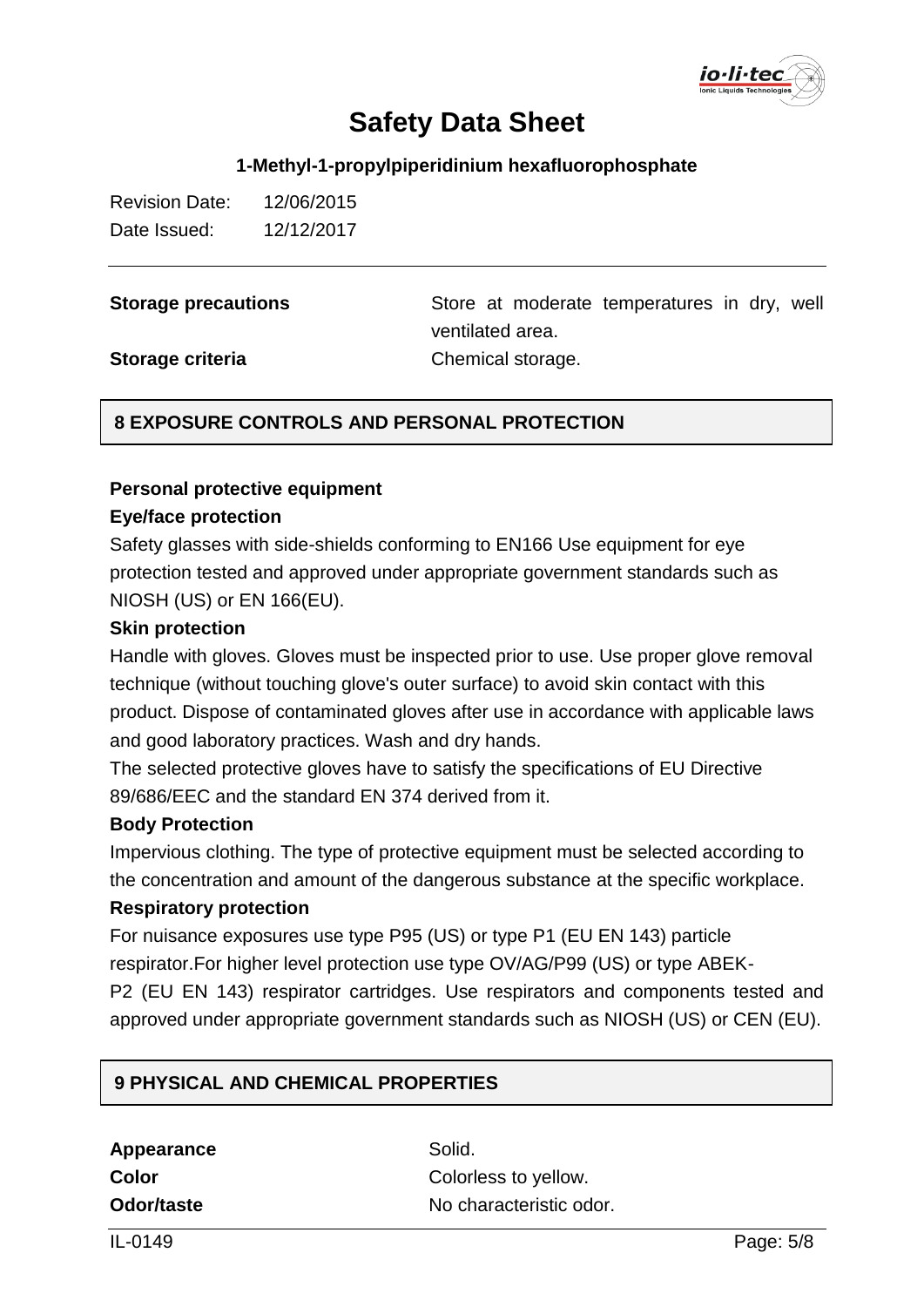

### **1-Methyl-1-propylpiperidinium hexafluorophosphate**

| <b>Revision Date:</b> | 12/06/2015 |
|-----------------------|------------|
| Date Issued:          | 12/12/2017 |

#### **10 STABILITY AND REACTIVITY**

| <b>Stability</b>              | No particular stability concerns.                     |  |  |  |
|-------------------------------|-------------------------------------------------------|--|--|--|
| <b>Conditions to avoid</b>    | Avoid contact to strong oxidizers and bases.          |  |  |  |
| <b>Hazardous</b>              |                                                       |  |  |  |
| <b>Decomposition Products</b> | temperatures<br>generate:<br>Corrosive<br><b>High</b> |  |  |  |
|                               | gases/vapor/fumes of: Carbon dioxide $(CO2)$ .        |  |  |  |
|                               | Carbon monoxide (CO). Nitrous gases (NOx).            |  |  |  |
|                               | Hydrogen fluoride (HF).                               |  |  |  |

#### **11 TOXICOLOGICAL INFORMATION**

| Ingestion                                            | not available. |
|------------------------------------------------------|----------------|
| Skin                                                 | not available. |
| <b>Eyes</b>                                          | not available  |
| Data on the toxicity of this product are not availal |                |

the toxicity of this product are not available. Hazardous properties **cannot be excluded.**

#### **12 ECOLOGICAL INFORMATION**

**Environmental hazards** Avoid washing into water courses. Avoid contaminating public drains or water supply.

#### **13 DISPOSAL CONSIDERATIONS**

**Disposal method Contact specialist disposal companies. Dispose** of in accordance with Local Authority requirements. Recover and reclaim or recycle, if practical.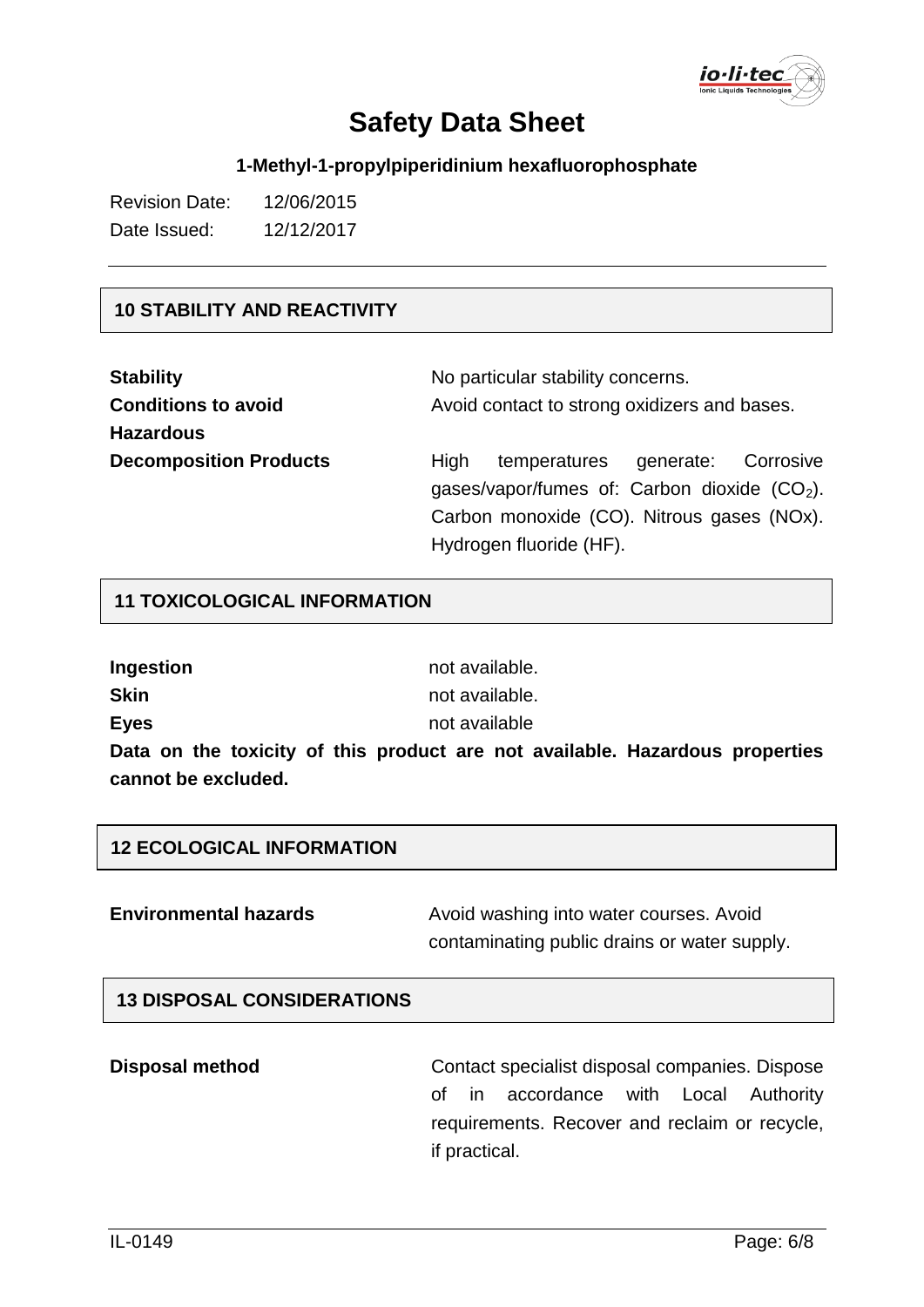

## **1-Methyl-1-propylpiperidinium hexafluorophosphate**

| <b>Revision Date:</b> | 12/06/2015 |
|-----------------------|------------|
| Date Issued:          | 12/12/2017 |

## **14 TRANSPORT INFORMATION**

| <b>General</b>              | Not classified as dangerous for transport       |  |
|-----------------------------|-------------------------------------------------|--|
|                             | purposes.                                       |  |
| UN No.                      | 0                                               |  |
| Road transport notes        | Not classified as dangerous for road transport. |  |
| <b>Rail transport notes</b> | Not classified as dangerous for rail transport. |  |
| Sea transport notes         | Not classified as dangerous for sea transport.  |  |
| Air transport notes         | Not classified as dangerous for air transport.  |  |

### **15 REGULATORY INFORMATION**

| Label for supply      | Substance not yet fully tested.                                                                                                          |  |
|-----------------------|------------------------------------------------------------------------------------------------------------------------------------------|--|
| P phrases             |                                                                                                                                          |  |
| P262:                 | Do not get in eyes, on skin, or on clothing                                                                                              |  |
| P280:                 | Wear protective gloves/ protective clothing/ eye<br>protection/face protection                                                           |  |
| $P305 + P351 + P338$  | IF IN EYES: Rinse continuously with water for<br>several minutes. Remove contact lenses if<br>present and easy to do – continue rinsing. |  |
| P313:                 | Get medical advice/attention                                                                                                             |  |
| <b>Safety phrases</b> |                                                                                                                                          |  |
| S: 24/25              | Avoid contact with skin and eyes.                                                                                                        |  |
| S: 26                 | In case of contact with eyes, rinse immediately<br>with plenty of water and seek medical advice.                                         |  |
| S: 36/37/39           | Wear suitable protective clothing, gloves and<br>eye/face protection.                                                                    |  |